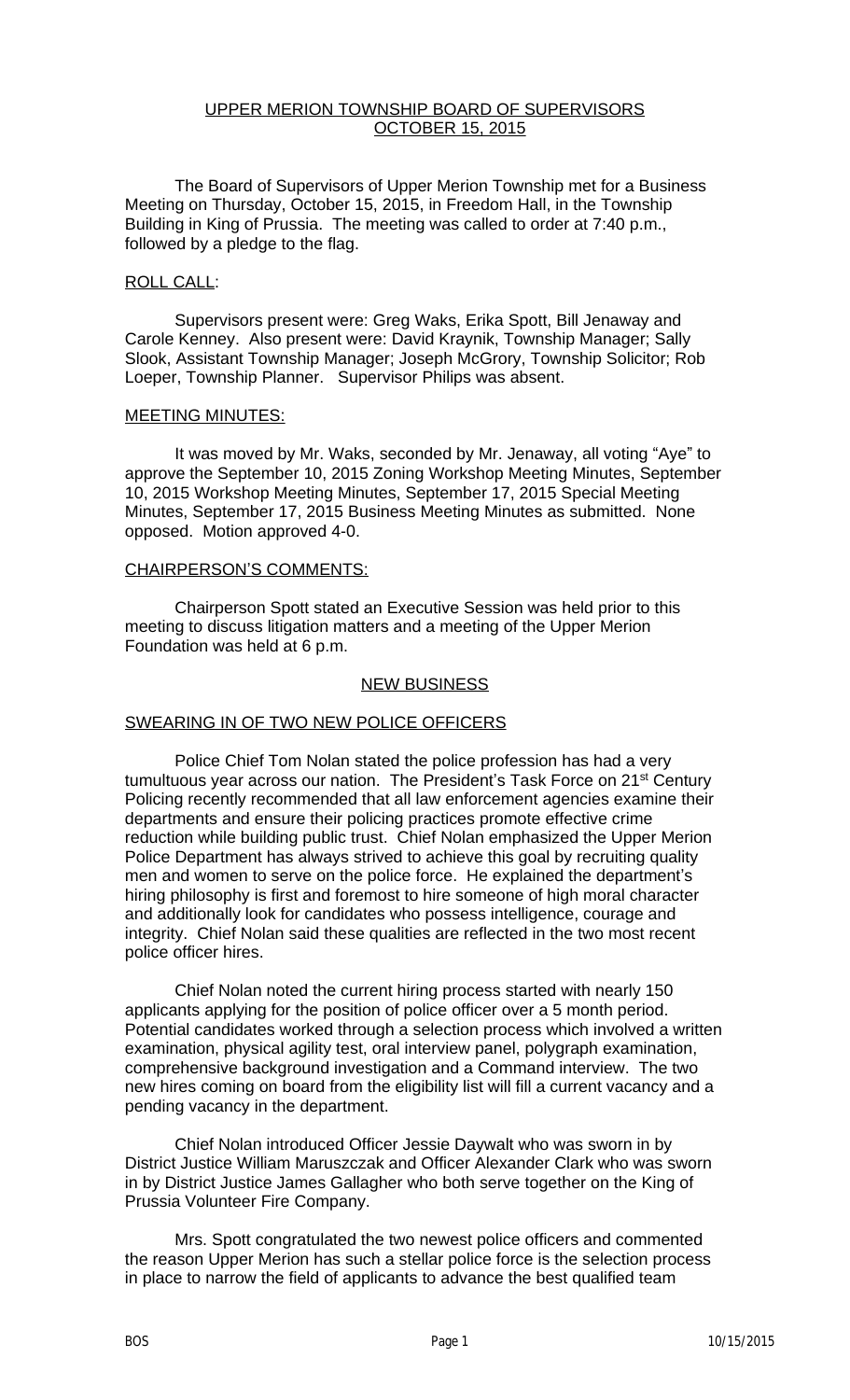members. It was noted the Mayor and President of the West Conshohocken Borough Council were in the audience to support Upper Merion's newest police officers.

### PRESENTATION OF GUTKOWSKI TOWNSHIP FIREFIGHTER OF THE YEAR AWARD TO ROB DRONITSKY FROM SWEDELAND VOLUNTEER FIRE COMPANY

Chief Fire Marshal John Waters asked Supervisor Carol Kenney and members of the local fire and EMS service to participate in honoring *The Firefighter of the* Year, Lt. Rob Dronitsky, Swedeland Volunteer Fire Company for his sacrifice and service in the training program and engine company operations. He has over 25 years of experience in the fire service.

## PRESENTATION OF THE MARY BACCHI EMERGENCY MEDICAL SERVICES RESPONDER OF THE YEAR AWARD TO GREGORY "GREG" AMATO FROM LAFAYETTE AMBULANCE SQUAD

Chief Fire Marshal Waters stated this year marks the third awarding of the Mary Bacchi Emergency Medical Services Responder of the Year Award named after Mary Bacchi who was a longtime member of Lafayette Ambulance. Chief Waters asked Darryl Bacchi to participate in presenting this award. The Emergency Medical Services Responder of the Year Award was presented to Greg Amato who is responsible for all of Lafayette's radio communications equipment. It was noted he recently completed a major upgrade from a simplex to a multiplex system which has enhanced Lafayette's capabilities to improve communications with the Upper Merion Police Department, Montgomery County, out of county resources and the Mall. With over 3,000 runs a year this equipment is critical to Lafayette's mission.

# PRESENTATION RE: FIRE & RESCUE APPRECIATION AWARDS

Prior to the awards presentation, Chief Waters stated the 39 individuals receiving awards at this meeting represent 880 years of total volunteer service to the community.

On behalf of the Board of Supervisors and all the people of the township, Mrs. Kenney expressed appreciation to our dedicated fire and rescue personnel who support the community with the resources needed to answer the calls, save lives and protect property.

Mr. Jenaway reported on the Pennsylvania State Firemen's Convention during which he had the opportunity to represent all three fire companies and EMS at this event. He noted fire and rescue personnel were occupied with events surrounding the Papal visit last month and were unable to attend. Mr. Jenaway stated he accepted the awards on behalf of all three fire companies who were recognized for their fire prevention programs. King of Prussia Volunteer Fire Company received first place for communities over 10,000 population, Swedesburg Volunteer Fire Company received second place and Swedeland received first place for communities in the middle range 5,000 to 10,000 population.

Mr. Jenaway pointed out each agency has over 50 events per year directly related to educating the public on what causes fires and accidents and how they are prevented. Because of these activities Upper Merion enjoys a relatively low fire loss and accident rate.

Mrs. Spott expressed appreciation to all the firefighters and EMS for their dedication and invaluable service.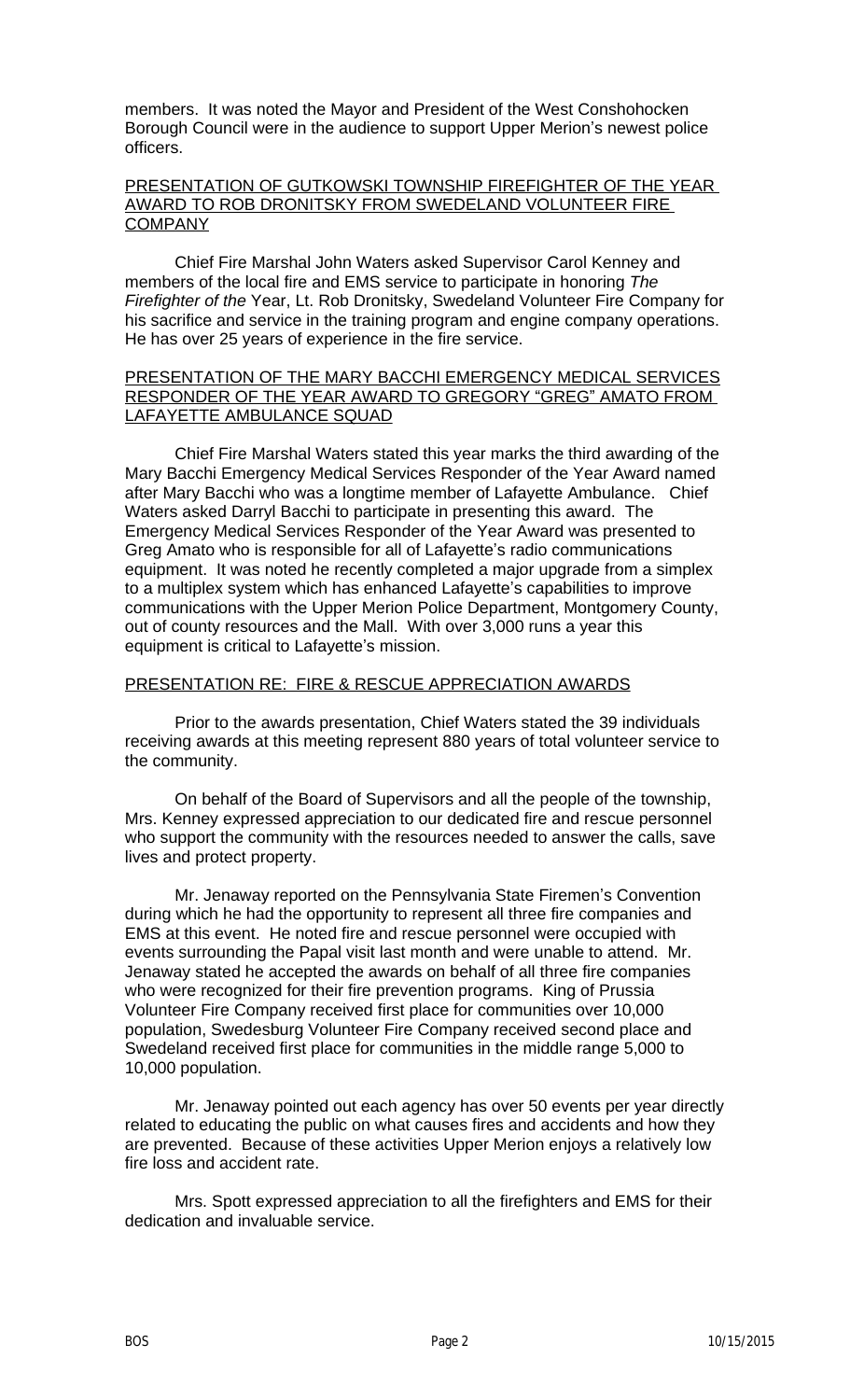## PRESENTATION OF RENMATIX – RECIPIENT OF U.S. ENVIRONMENTAL PROTECTION AGENCY'S 20TH ANNIVERSARY PRESIDENTIAL GREEN CHEMISTRY AWARD

Mr. Jenaway offered his reflections on first seeing Renmatrix while answering a fire alarm while he was still fire chief. When he arrived on the scene he was surprised to see former governor Mark Schweiker whom he had known from the early days of the Pennsylvania Fire Service.

Mr. Jenaway stated Renmatrix is a unique, progressive civic-minded "next generation" company that is a vibrant part of our community. He said the facility on First Avenue has been rejuvenated into a Class A operational space for their innovative technology that converts biomass into cellulosic sugars for renewable chemicals and fuel markets.

On behalf of the Board of Supervisors, Mr. Waks read and presented the proclamation to Mr. Schweiker.

Mark S. Schweiker, Senior Vice President and Chief Relationship Officer, Renmatix, stated Renmatix was uniquely recognized at the White House this past summer as one of the Green Chemistry Manufacturing honorees and it is equally as validating to have the support and encouragement of the local leadership.

Mrs. Spott expressed appreciation to Renmatix for making Upper Merion Township their corporate home.

Mr. Schweiker mentioned while several locations were considered Upper Merion Township was the victor because of its sophisticated technical environment.

### CONSENT AGENDA:

- 1. Request by Lafayette Ambulance Squad and approved by the Fire & Rescue Services Board to Replace Lafayette Ambulance 317-1 in the amount of \$190,000
- 2. Equipment Replacement Request re:
	- a. Replacement of Mobile Data Computer Equipment in Police Department Vehicles - \$44,047
- 3. Awarding of Bids re:
	- a. 2016-2018 Street Line Painting Contract to Traffic and Safety Signs, Inc. in the amount of \$231,869.00
	- b. 2015-2018 Sidewalk Snow Removal Services Contract to Greenscape Landscape Contractors, Inc. in the amount of \$13,800.00
	- c. 2015-2018 Snow Plowing Services Contract to Schultz Enterprises in the amount of \$109,920.00
- 4. Resolution No. 2015-38 re: Sanitary Sewer Plan Module Revision for the Village at Valley Forge
- 5. Authorization to Sign Settlement Agreement and Release Liberty Property Limited Partnership
- 6. Consider Accepting an Extension of Time to January 31, 2016 re: Mancill Mill Road Company Development Plan; Warehouse & Office Facility (298,000 SF) and two hotel buildings (245 units); 22.82 acres, SM/SM-1.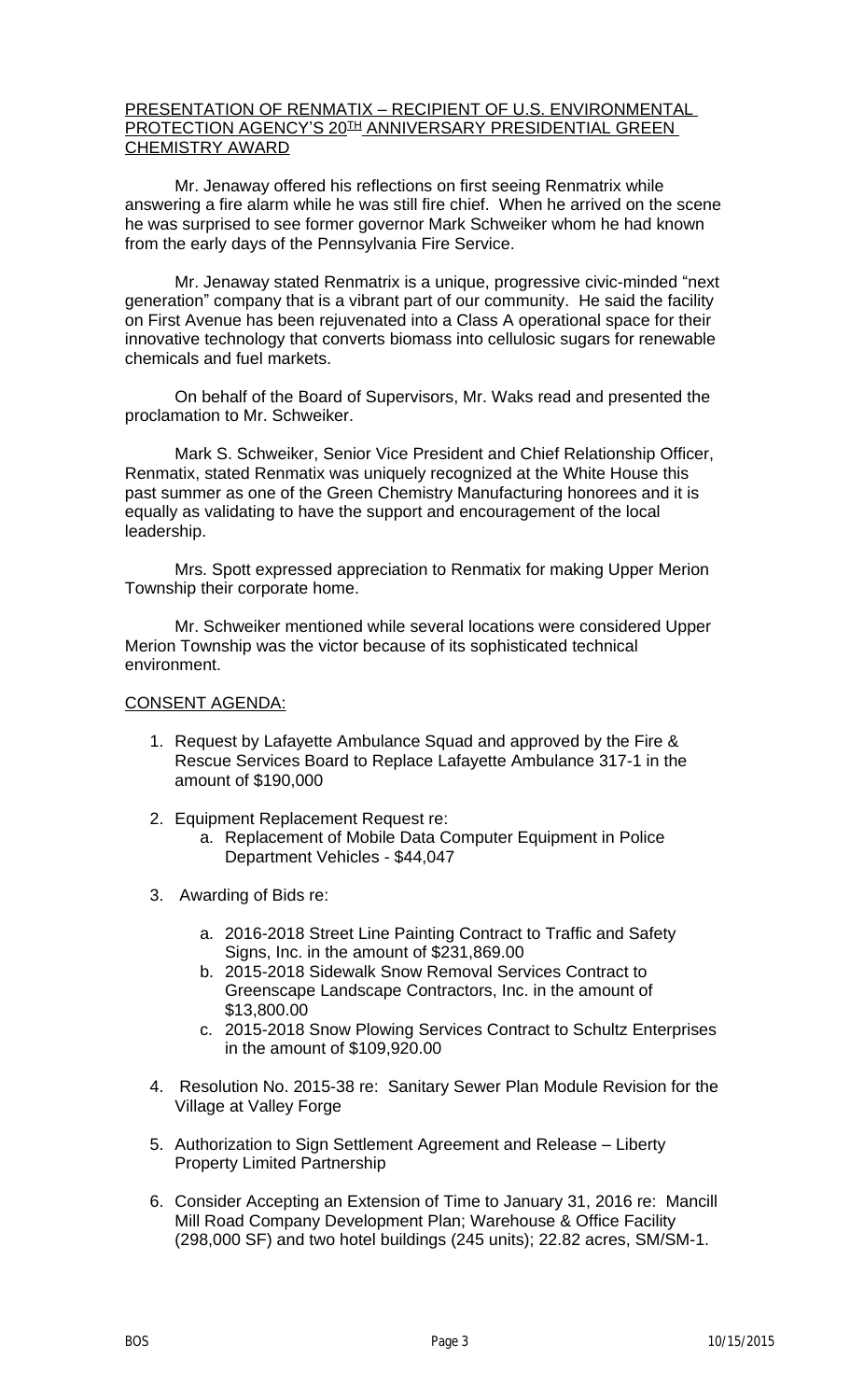# 7. Equipment Replacement Requests – IT Department re:

- a. Replacement of Core Networking Equipment 27,000
- b. Repair and Replacement of Cell and Building Cameras \$12,000

# Board Action:

It was moved by Mrs. Kenney, seconded by Mr. Jenaway, all voting "Aye" to approve the Consent Agenda as presented. None opposed. Motion approved 4-0.

HEARING RE: AN ORDINANCE AMENDING CHAPTER 37 OF THE UPPER MERION TOWNSHIP CODE, PENSIONS, ARTICLE IV, SECTION 4.01 AND SECTION 4.04, REVISING THE LANGUAGE TO REFLECT SOCIAL SECURITY DISABILITY PENSION OFF-SET AND SOCIAL SECURITY OFF-SET TO NORMAL RETIREMENT BENEFITS FOR THE MEMBERS OF THE POLICE PENSION PLAN FOR UPPER MERION TOWNSHIP

Joseph McGrory, Township Solicitor, opened the hearing and introduced into the Record Board Exhibit #1 the Ordinance itself and Board Exhibit #2 the Proof of Publication. He asked Mr. Kraynik to provide a brief summary of the need for this ordinance.

David Kraynik, Township Manager, stated the offsets in this ordinance are currently in place as part of a collective bargaining agreement previously agreed to between the Township and the Police Association. The Pennsylvania Auditor General's office requested an administrative endeavor to make sure the Township's ordinances are consistent with the collective bargaining language. This ordinance simply memorializes the offsets so they are consistent with the language in the collective bargaining agreement.

Mr. McGrory opened the floor for any further Board of public comment, and hearing none he adjourned the hearing and reconvened into the public meeting portion of the agenda placing the ordinance in a position for consideration by the Board of Supervisors.

### Board Action:

It was moved by Mr. Jenaway, seconded by Mrs. Kenney, all voting "Aye" to approve Ordinance 2015-839 as submitted. None opposed. Motion approved 4-0. Ordinance 2015-839 was adopted and will be filed in Ordinance Book #17.

### Board Comment:

Mr. Jenaway commented that two weeks ago two committees from the Pennsylvania House of Representatives held a hearing about pension reform throughout the Commonwealth of Pennsylvania. He said with the help of the Township Manager and Pension Advisory Board he was provided with some details he presented as testimony at the hearing. Mr. Jenaway emphasized that because of the due diligence of the Finance staff, Pension Advisory Board, and township leadership Upper Merion's pension programs are much better funded than the majority of those in Pennsylvania. He was the only one of 15 witnesses who presented positive commentary.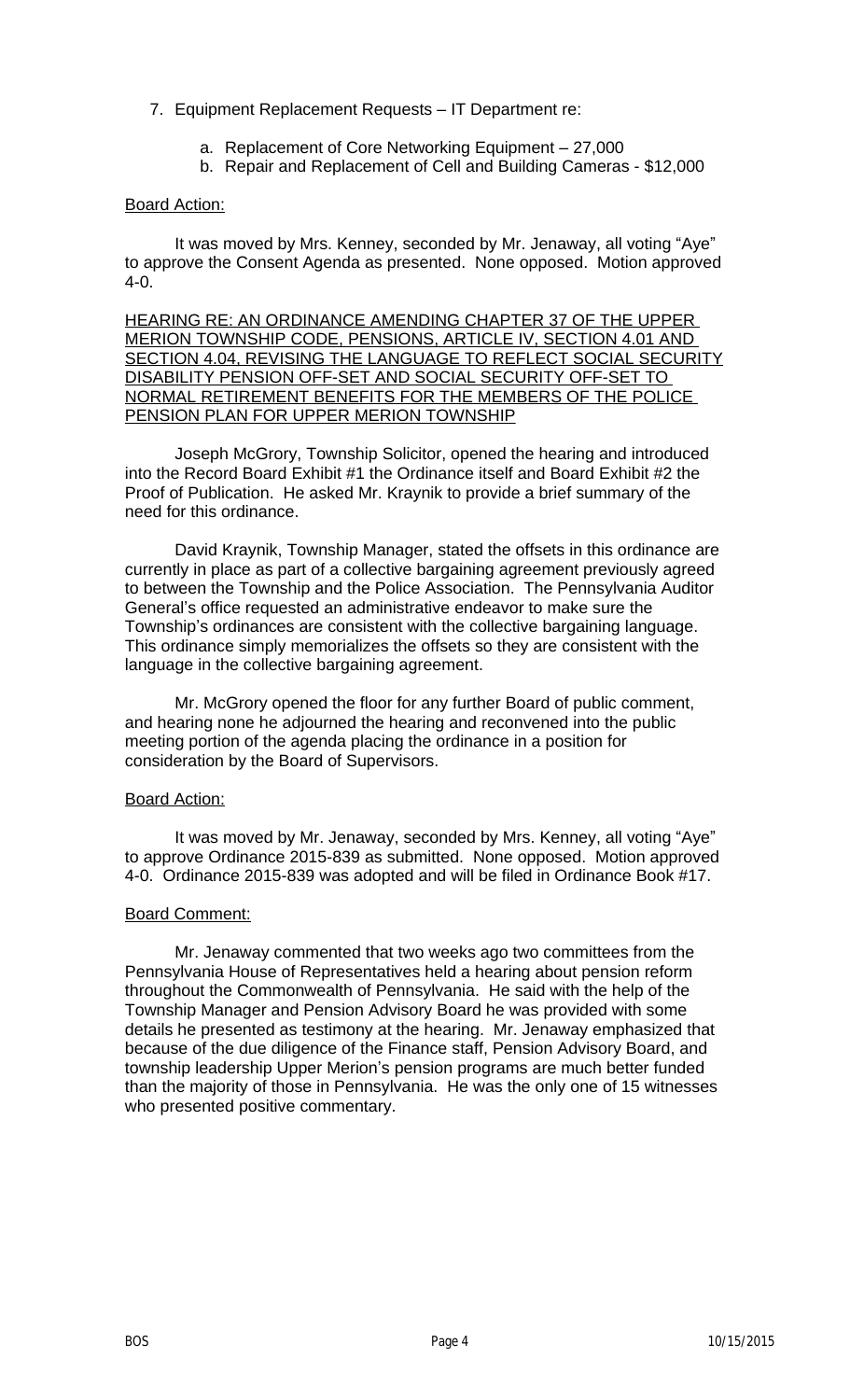#### SCAM ALERT

Mr. Jenaway reported the Upper Merion Police Department has received multiple scam phone call complaints from residents in the township. Each report from the resident seemed to vary a bit but the final request was for the resident to call the Chester County Sheriff's Department and/or send money through a PayPal account. The caller would claim that the resident did not respond to a court notice, has a warrant for their arrest, and was due in court for jury duty/grant jury. In checking the County's Sheriff's website www.chesco.org/sheriff, they have a warning notice on their front page in reference to this scam and request that people ignore the calls or contact their agency for further information.

#### FEMA LETTER – FLOODPLAIN MAPS

Mr. Jenaway emphasized at the outset that this is a decision by the Federal Government and it is not an Upper Merion determination. He stated on September 2, 2015, the Federal Emergency Management Agency (FEMA), issued a letter of final determination for the preliminary FEMA Flood Plain maps which are now expected to become effective on March 2, 2016. The township issued letters to all affected property owners. Maps have been made available on the township website and will be available for public view at the Township Building. FEMA's mapping center can be reached at 1-877-336-2627 or online at www.floodmaps.fema.gov. Mr. Jenaway reiterated this is a FEMA responsibility to establish flood zones and the township is simply advising individual property [owners if their particular](http://www.chesco.org/sheriff) property has been affected by this FEMA determination.

#### CITIZENS ACADEMY

Mrs. Kenney stated today was the deadline for registration for the Upper Merion Township Citizens Academy. Twenty-seven (27) people have signed up to have an in-depth look at the functions of local government and receive an introduction to all the departments and "behind the scenes" activities of the Township.

#### UPPER MERION FOUNDATION

Mr. Waks stated prior to this meeting the Upper Merion Township Foundation held its second meeting to discuss ways to turn the Foundation into a [grant resource to support](http://www.floodmaps.fema.gov) programs for the benefit of the citizens of Upper Merion Township. More information will be forthcoming about Amazon Smile, a donation program for nonprofit organizations and how by shopping at Amazon.com citizens can help support the Upper Merion Township Foundation with their purchases.

#### UPCOMING MEETINGS AND ANNOUNCEMENTS

Mrs. Spott announced a number of upcoming Township meetings and events.